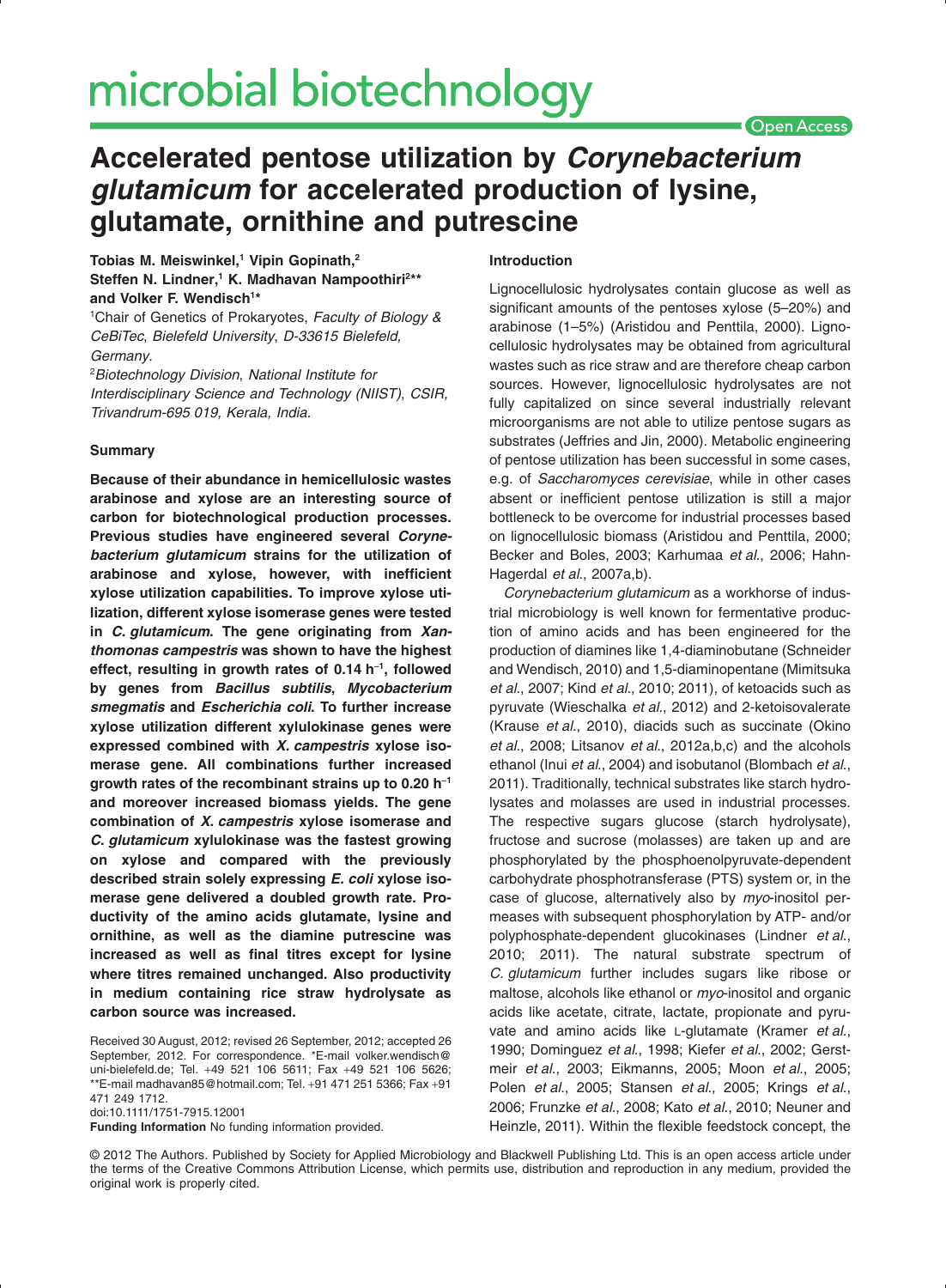substrate spectrum of *C. glutamicum* has been extended by metabolic engineering to allow access to starch, cellobiose, lactose, galactose and glycerol as well as succinate, fumarate and malate as carbon sources (Brabetz *et al*., 1991; Cadenas *et al*., 1992; Kotrba *et al*., 2003; Barrett *et al*., 2004; Seibold *et al*., 2006; Tateno *et al*., 2007; Rittmann *et al*., 2008; Youn *et al*., 2008; 2009).

Similarly, *C. glutamicum* has been engineered for growth with the pentoses arabinose and xylose and for the production of ethanol, organic acids, amino acids and diamines from arabinose and/or xylose (Kawaguchi *et al*., 2006; 2008; Sasaki *et al*., 2009, 2010; Gopinath *et al*., 2011; Kind and Wittmann, 2011; Schneider *et al*., 2011). Metabolic engineering relied on bacterial pathway genes. In *Escherichia coli* and other bacteria able to utilize arabinose and/or xylose, arabinose is catabolized via arabinose isomerase (encoded by *araA*), ribulokinase (*araB*) and ribulose-5-phosphate-4-epimerase (*araD*) while xylose catabolism requires xylose isomerase (*xylA*) and xylulokinase (*xylB*) (Lin, 1996; Hahn-Hagerdal *et al*., 2007a,b). Heterologous expression of *araA, araB* and *araD* from *E. coli* resulted in *C. glutamicum* recombinants able to grow with arabinose as sole source of carbon (Kawaguchi *et al*., 2008). When the arabinose importer gene *araE* from *C. glutamicum* ATCC31831 was expressed in addition, faster growth with arabinose entailed (Sasaki *et al*., 2009). In the case of xylose, heterologous expression of a single *E. coli* gene, *xylA*, was sufficient to allow growth with xylose as sole carbon source (Kawaguchi *et al*., 2006) since the *C. glutamicum* genome encodes xylulokinase (Kalinowski *et al*., 2003). *Corynebacterium glutamicum* has proven a good choice for utilizing complex mixtures of carbon sources such as hemicellulosic hydrolysates because, unlike *E. coli* and *S. cerevisiae, C. glutamicum* efficiently co-utilizes different carbon sources when present in blends (Wendisch, 2006; Arndt and Eikmanns, 2008; Blombach and Seibold, 2010; Gopinath *et al*., 2011). Consequently, besides proof-of-concept using pure chemicals, growth and production with hemicellulosic hydrolysates obtained, e.g. from rice straw could be achieved (Gopinath *et al*., 2011). In the present study, we address xylose catabolism as a possible rate-limiting step of xylose-based production by *C. glutamicum*.

#### **Results**

*Comparative analysis of recombinant* C. glutamicum *strains with different plasmid encoded xylose isomerases*

*Corynebacterium glutamicum* possesses a xylulokinase and heterologous production of *E. coli* xylose isomerase allowed *C. glutamicum* to grow with xylose, however, the

observed growth rates were low  $(0.09 h<sup>-1</sup>)$  as compared to growth rates, e.g. with glucose (0.32 h<sup>-1</sup>), ribose (0.23 h<sup>-1</sup>) or acetate (0.28 h-<sup>1</sup> ) (Wendisch *et al*., 2000; Wendisch, 2003; Netzer *et al*., 2004). In order to test whether xylose isomerase activity is limiting growth with xylose of *C. glutamicum* recombinants expressing *xylA* from *E. coli*, several recombinants were constructed expressing xylose isomerase genes from different sources. The xylose isomerase genes of well-understood model organisms, plant pathogens and strains closely to *C. glutamicum* related *E. coli*, *Bacillus subtilis*, *Xanthomonas campestris* and *Mycobacterium smegmatis*, were cloned into the IPTG-inducible expression vector pEKEx3 and transformed into *C. glutamicum* WT (Table 1C). Xylose isomerase (XI) activity measured as described in *Experimental procedures* was not detectable in empty vector control strains  $(< 0.005 U$  mg<sup>-1</sup>) (Table 2). High and comparable XI activities were observed in crude extracts of WT(pEKEx3-xylA<sub>Ec</sub>) (0.095  $\pm$  0.010 U mg<sup>-1</sup>) and  $WT(pEKEx3\text{-}xylA_{Xc})$  (0.090  $\pm$  0.008 U mg<sup>-1</sup>), while about three times less activity was found for WT(pEKEx3-xylA<sub>Bs</sub>)  $(0.023 \pm 0.003 \text{ U} \text{ mg}^{-1})$  and WT(pEKEx3-xylA<sub>Ms</sub>) (0.033  $\pm$  0.007 U mg<sup>-1</sup>). While XI activity increase due to overexpression of *xylA* could be detected in each case, the values are difficult to compare as a single enzyme assay was used without optimization for the enzymes of various origin.

To check the performance of the *C. glutamicum* strains harbouring the different XI genes growth experiments in CgXII minimal medium with 100 mM xylose as sole carbon source were performed (Fig. 1A). All recombinant strains expressing xylose isomerase genes were able to grow with xylose as sole carbon source (Fig. 1A). *Corynebacterium glutamicum* WT(pEKEx3-*xylA<sub>xc</sub>*) showed the fastest growth  $(0.144 \pm 0.001 \text{ h}^{-1})$  and reached the highest biomass concentration (3.37  $\pm$  0.12 gCDW  $\vert^{-1}$ ), followed by  $WT(pEKEx3-xy/A_{Bs})$   $(0.118 \pm 0.007 h^{-1})$ 1.66 ± 0.15 gCDW l<sup>-1</sup>), WT(pEKEx3-*xylA<sub>Ms</sub>*) (0.093 ± 0.003 h<sup>-1</sup>; 1.29  $\pm$  0.05 gCDW  $|$ <sup>-1</sup>) and WT(pEKEx3*xylA<sub>Ec</sub>*) (0.090  $\pm$  0.005 h<sup>-1</sup>; 2.79  $\pm$  0.05 gCDW l<sup>-1</sup>). Thus, heterologous expression of the xylose isomerase gene from *X. campestris* improved xylose-utilization by recombinant *C. glutamicum* significantly reducing generation times from 7.7 h to 4.8 h.

# *Comparative analysis of recombinant* C. glutamicum *strains overexpressing endogenous or heterologous xylulokinase genes*

*Corynebacterium glutamicum* WT contains xylulokinase, however, xylulokinase activities determined as described in *Experimental procedures* were low in crude extracts of *C. glutamicum* WT, the empty vector control strain and of all recombinants expressing only a heterologous xylose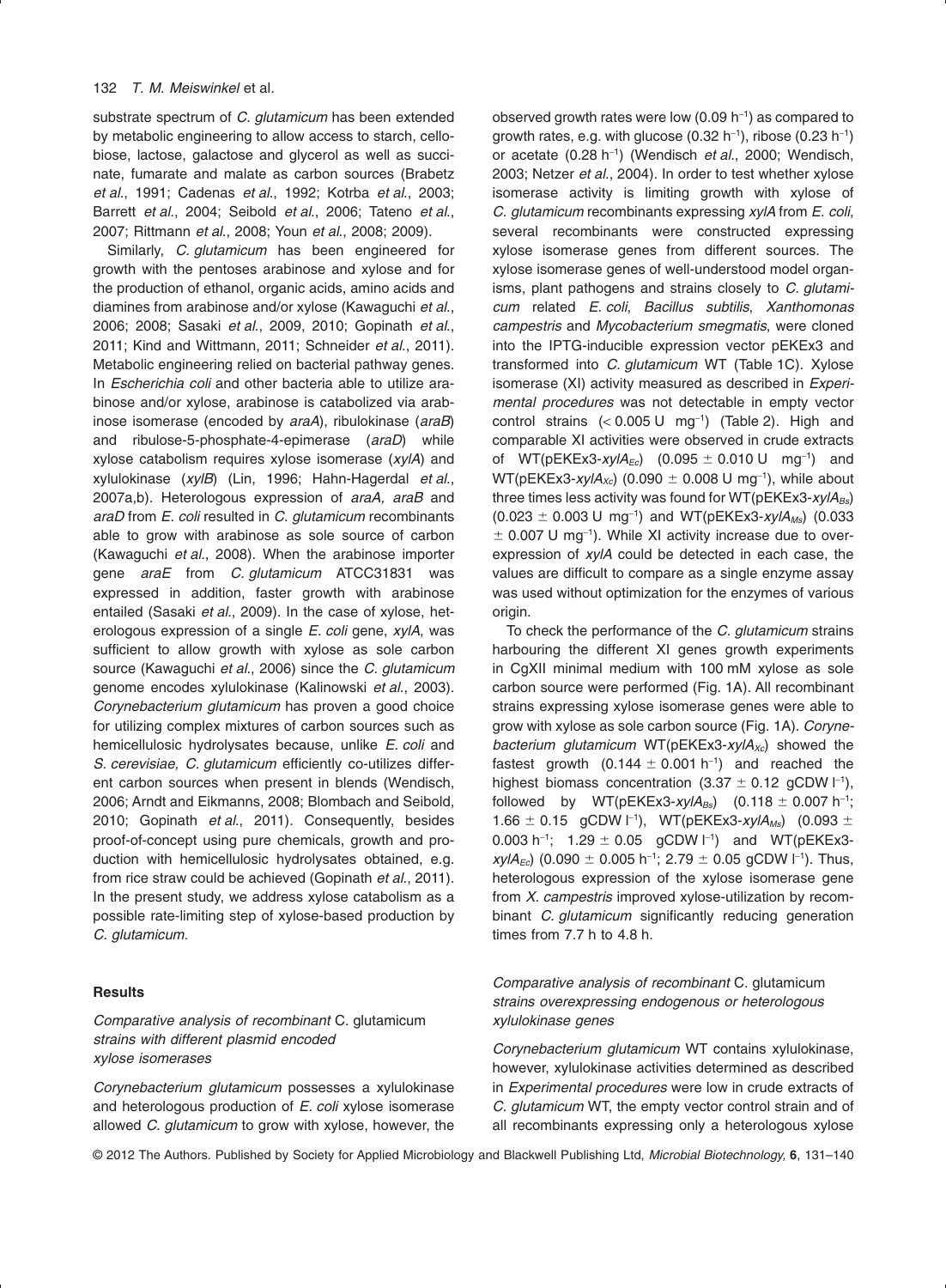**Table 1.** List of sequences of oligonucleotide primers, plasmids and strains used**.**

| Name                               | Sequence (5'-3') or function                                                                                                               | Relevant characteristics or reference                    |
|------------------------------------|--------------------------------------------------------------------------------------------------------------------------------------------|----------------------------------------------------------|
| A. Oligonucleotides<br>xylB_fw_Bsu | GA <b>GAAAGGAGG</b> CCCTTCAG <i>ATG</i> AAGTATGTCATTGGAATAGATCTTGG                                                                         | HE of Bsu xylB; RBS; start                               |
| xylB rv Bsu                        | GATCTAGATTAGTTTTTTCGAAAGCTCTTCAAAGC                                                                                                        | HE of Bsu xylB; Xbal; stop                               |
| xylB_fw_Cgl                        | GAGAAAGGAGGCCCTTCAGATGGCTTTGGTTCTTGGAATCG                                                                                                  | OE of Cql xylB; RBS; start                               |
| xylB_rv_Cgl                        | GATCTAGACTAGTACCAACCCTGCGTTG                                                                                                               | OE of Cgl xylB; Xbal; stop                               |
| xylB_fw_Eco                        | GA <b>GAAAGGAGG</b> CCCTTCAGATGTATATCGGGATAGATCTTGGCAC<br>GATCTAGATTACGCCATTAATGGCAGAAGTTG                                                 | HE of Eco xylB; RBS; start<br>HE of Eco xylB; Xbal; stop |
| xylB_rv_Eco                        | GATCTAGAGAAAGGAGGCCCTTCAGATGGCTCAATCTCATTCCAGTTCA                                                                                          | HE of Bsu xylA; Xbal; RBS; start                         |
| xylA_fw_Bsu                        | GAGAGCTC7TATACTTCTAAAATGTATTGGTTCAATATCGCT                                                                                                 |                                                          |
| xylA_rv_Bsu                        |                                                                                                                                            | HE of Bsu xylA; Ecl136II; stop                           |
| xylA_fw_Eco                        | GATCTAGAGAAAGGAGGCCCTTCAGATGCAAGCCTATTTTGACCAGC                                                                                            | HE of Eco xylA; Xbal; RBS; start                         |
| xylA_rv_Eco                        | GAGAGCTCTTATTTGTCGAACAGATAATGGTTTACCAG                                                                                                     | HE of Eco xylA; Ecl136II; stop                           |
| xylA_fw_Msm                        | GATCTAGAGAAAGGAGGCCCTTCAGATGACCGTGTTGGAGTCGAA                                                                                              | HE of Msm xylA; Xbal; RBS; start                         |
| xylA_rv_Msm                        | GAGAGCTCTCATCGCGCGCCCATCAG                                                                                                                 | HE of Msm xylA; Ecl136II; stop                           |
| xylA_fw_Xcc                        | GATCTAGAGAAAGGAGGCCCTTCAGATGAGCAACACCGTTTTCATCG                                                                                            | HE of Xcc xylA; Xbal; RBS; start                         |
| xylA_rv_Xcc                        | GAGAGCTCTCAACGCGTCAGGTACTGATT                                                                                                              | HE of Xcc xylA; Ecl136II; stop                           |
| <b>B.</b> Plasmids<br>pEKEx3       |                                                                                                                                            | Stansen et al. (2005)                                    |
|                                    | Spec <sup>R</sup> ; C. glutamicum/E. coli shuttle vector ( $P_{tac}$ , lacl <sup>q</sup> ; pBL1, OriV <sub>Ca</sub> , OriV <sub>Ec</sub> ) |                                                          |
| pEKEx3-xylA <sub>Ec</sub>          | Derived from pEKEx3, for regulated expression of $xy/ A_{\text{E}c}$ (b3565) of E. coli                                                    | Gopinath et al. (2011)<br>This work                      |
| $pEKEx3-xyIA_{Bs}$                 | Derived from pEKEx3, for regulated expression of $xy/Ag_s$ (BSU17600) of<br><b>B.</b> subtilis                                             |                                                          |
|                                    |                                                                                                                                            | This work                                                |
| pEKEx3-xylA <sub>Ms</sub>          | Derived from pEKEx3, for regulated expression of $xy/4_{Ms}$ (MSMEG_6021) of                                                               |                                                          |
|                                    | M. smegmatis<br>Derived from pEKEx3, for regulated expression of $xy/A_{Xc}$ (XCC1758) of                                                  | This work                                                |
| pEKEx3-xylA <sub>xc</sub>          | X. campestris                                                                                                                              |                                                          |
| $pEKEx3-xy/Axc-xy/BEc$             | Derived from pEKEx3, for regulated expression of $xy/ A_{Xc}$ (XCC1758) of                                                                 | This work                                                |
|                                    | X. campestris and $xylBFe$ (b3580) of E. coli                                                                                              |                                                          |
| $pEKEx3-xyIAxc-xyIBBs$             | Derived from pEKEx3, for regulated expression of $xy/ A_{Xc}$ (XCC1758) of                                                                 | This work                                                |
|                                    | X. campestris and $xylB_{Bs}$ (BSU17610) of B. subtilis                                                                                    |                                                          |
|                                    | Derived from pEKEx3, for regulated expression of $xy/A_{Xc}$ (XCC1758) of                                                                  | This work                                                |
| $pEKEx3-xy/Axc-xy/BCq$             | X. campestris and $xyIB_{Cq}$ (cg0147) of C. glutamicum                                                                                    |                                                          |
| pVWEx1                             | Kan <sup>R</sup> ; C. glutamicum/E. coli shuttle vector ( $P_{tac}$ , lacR, pHM1519, OriV <sub>ca</sub> , OriV <sub>Ec</sub> )             | Peters-Wendisch et al. (1998)                            |
| pVWEx1-araBAD                      | Derived from pVWEx1, for regulated expression of araB (b0063) and araA                                                                     | Schneider et al. (2011)                                  |
|                                    | (b0062) and $arab$ (b0061) of $E.$ coli                                                                                                    |                                                          |
| C. Strains                         |                                                                                                                                            |                                                          |
| E. coli                            |                                                                                                                                            |                                                          |
| DH5 $\alpha$                       | Fthi-1 endA1 hsdr17(r-, m-) supE44 $\text{Jac}U$ 169 ( $\phi$ 80lacZ M15) recA1 gyrA96                                                     | Hanahan (1983)                                           |
|                                    | relA1                                                                                                                                      |                                                          |
| C. glutamicum                      |                                                                                                                                            |                                                          |
| ATCC13032                          | Wild type (WT)                                                                                                                             | Kinoshita et al. (1957)                                  |
| DM1729                             | lysC P458S, hom <sup>V59A</sup> , pyc <sup>T3111</sup>                                                                                     | Georgi et al. (2005)                                     |
| ORN1                               | L-ornithine overproducing strain derived from ATCC13032, auxotrophic for                                                                   | Schneider et al. (2011)                                  |
|                                    | L-arginine due to argF deletion                                                                                                            |                                                          |
| <b>PUT21</b>                       | ORN1 carrying pVWEx1-speC-5' <sub>21</sub> -argF                                                                                           | Schneider et al. (2012)                                  |

Restriction sites are underlined, ribosomal binding sites are shown in bold, stop and start codons are in italics.

OE, overexpression; HE, heterologous expression; RBS, ribosomal binding site; Cgl, *C. glutamicum*; Eco, *E. coli*; Bsu, *B. subtilis*; Msm, *M. smegmatis*; Xcc*, X. campestris*.

isomerase gene (between 0.013 and 0.024 U mg-<sup>1</sup> ) (Table 2). Ectopic expression *xylA* from *X. campestris* was combined either with overexpression of endogenous *xylB* or with overexpression of xylulokinase genes from *E. coli* or *B. subtilis* (Table 1C). Xylulokinase (XK) activity was not increased significantly in strain WT(pEKEx3-xylA<sub>xc</sub>*xylBBs*) (Table 2). In contrast, ectopic expression of *xylB* from *E. coli* and overexpression of endogenous *xylB* increased XK activity in crude extracts about 25-fold. To test the effect of *xylB* overexpression in addition to *xylA* overexpression, growth of *C. glutamicum* strains overproducing the different XK's along with XI from *X. campestris* in CgXII minimal medium with 100 mM xylose as sole carbon source was compared (Fig. 1B). The control strain

WT(pEKEx3-xylA<sub>xc</sub>) reached a lower biomass concentration  $(3.37 \pm 0.12 \text{ gCDW } l^{-1})$  and grew with a slower growth rate  $(0.144 \pm 0.001 \text{ h}^{-1})$  than the strains overproducing XK gene in addition. *Corynebacterium glutamicum* WT(pEKEx3-xylA<sub>xc</sub>-xylB<sub>Cg</sub>) grew fastest (0.199  $\pm$ 0.009 h-<sup>1</sup> ) and reached the highest biomass concentration  $(4.87 \pm 0.53$  gCDW  $\vert^{-1}$ ) followed by WT(pEKEx3-xylA<sub>xc</sub> $xylB_{Ec}$  (0.189  $\pm$  0.001 h<sup>-1</sup>; 4.82  $\pm$  0.33 gCDW l<sup>-1</sup>) and  $WT(pEKEx3-xy/ A_{Xc}-xy/B_{Bs})$  (0.162  $\pm$  0.001 h<sup>-1</sup>; 5.30  $\pm$ 0.22 gCDW  $\vert$ <sup>-1</sup>). Thus, heterologous expression of the endogenous xylulose kinase gene from *C. glutamicum* in addition to the xylose isomerase gene from *X. campestris* further improved xylose utilization significantly reducing generation times from 4.8 h to 3.5 h.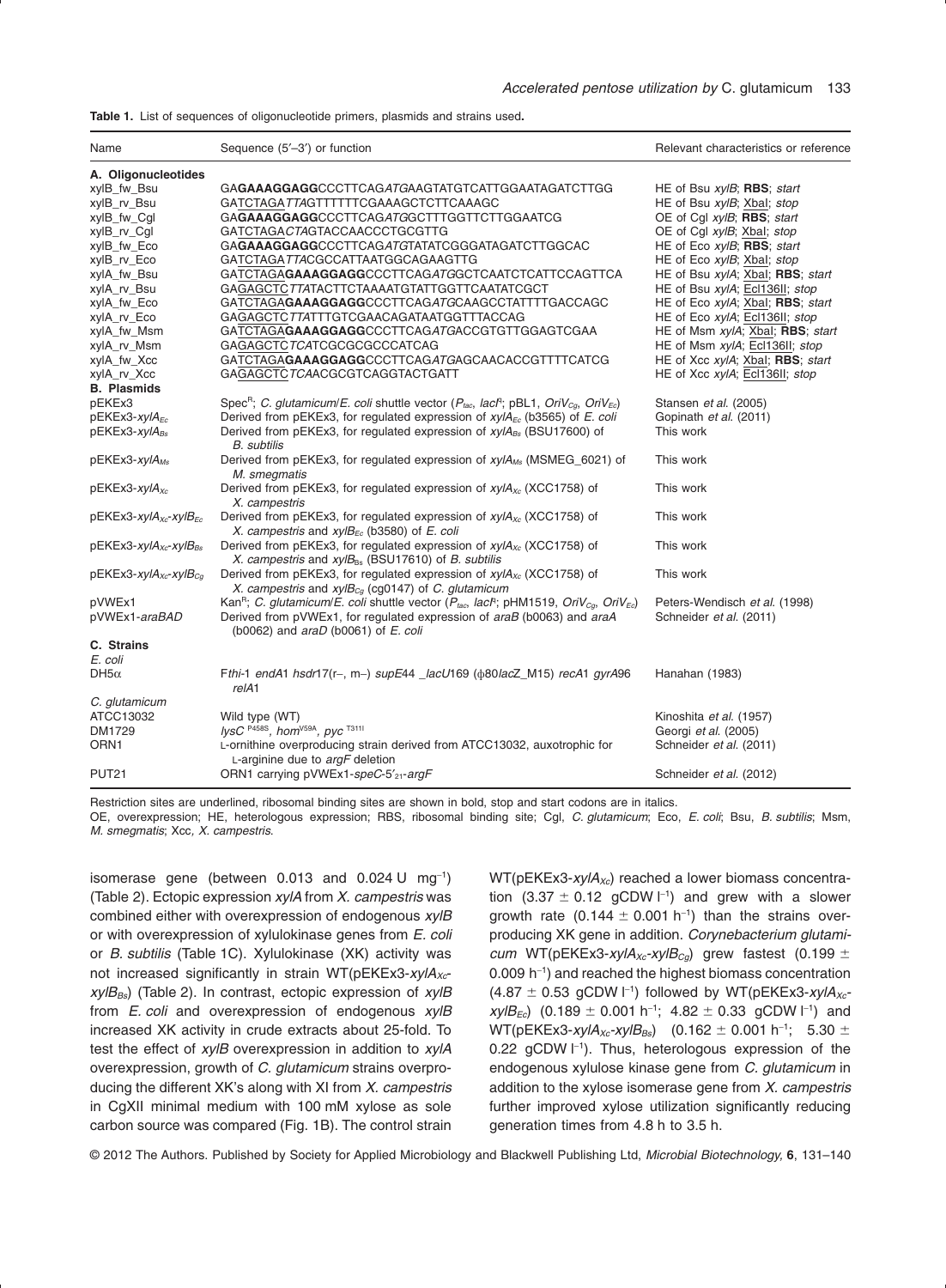|                                | Specific activity (U mg <sup>-1</sup> total protein)<br>WT(pEKEx3-x) |                                      |                                        |                                      |                                      |                                      |                                      |                                          |
|--------------------------------|----------------------------------------------------------------------|--------------------------------------|----------------------------------------|--------------------------------------|--------------------------------------|--------------------------------------|--------------------------------------|------------------------------------------|
|                                |                                                                      | <b>xylA<sub>Ec</sub></b>             | <b>Xy/A<sub>Bs</sub></b>               | <b>xylA<sub>Ms</sub></b>             | <b>xylAxc</b>                        | <b>xylAxc-xylB<sub>EC</sub></b>      | <b>xylAxc-xylB<sub>es</sub></b>      | $xy$ l $A_{\lambda c}$ - $xy$ l $B_{Cg}$ |
| ylose isomerase<br>vlulokinase | $0.013 \pm 0.005$<br>< 0.005                                         | $0.095 \pm 0.010$<br>$0.020 + 0.000$ | $0.023 \pm 0.003$<br>$0.024 \pm 0.000$ | $0.019 + 0.000$<br>$0.033 \pm 0.007$ | $0.021 \pm 0.000$<br>$0.090 + 0.008$ | $0.062 = 0.004$<br>$0.541 \pm 0.063$ | $0.020 + 0.004$<br>$0.026 \pm 0.003$ | $0.077 \pm 0.010$<br>0.468 $\pm$ 0.018   |
|                                | All tests were carried out with crude extracts at 30°C.              |                                      |                                        |                                      |                                      |                                      |                                      |                                          |

Table 2. Specific activities of different xylose isomerase and xylulokinase.

Specific activities of different xylose isomerase and xylulokinase**.**

*Amino acid and diamine production from xylose by the improved strain*

Previously, we showed production of amino acids like L-glutamate and L-lysine as well as the diamine putrescine from xylose minimal medium by strains harbouring the basic xylose utilization plasmid pEKEx3-xylA<sub>Ec</sub> (Gopinath *et al.*, 2011). The improved plasmid pEKEx3-*xylA<sub>Xc</sub>-xylB<sub>Cq</sub>* was transformed into the model lysine producer DM1729, the model ornithine producer ORN1 and the model 1,4 diaminobutane producer PUT21. L-glutamate production in CgXII minimal medium with 100 mM xylose as sole carbon source by *C. glutamicum* WT(pEKEx3-*xylA<sub>Ec</sub>*) and by WT(pEKEx3-*xylA<sub>xc</sub>-xylB<sub>Ca</sub>)* was triggered by ethambutol addition and the improved strain reached higher titres  $(14.5 \pm 0.1 \text{ mM}$  as compared with  $0.8 \pm 0.1 \text{ mM}$ ) and exhibited an increased productivity (29.7  $\pm$  0.2 as compared with 1.6  $\pm$  0.3 mg  $I^{-1}$  h<sup>-1</sup>, Fig. 2). Lysine production by DM1729(pEKEx3-*xylA<sub>xc</sub>-xylB<sub>Ca</sub>*) was characterized by a volumetric productivity improved from  $25.5 \pm 0.8$  to 35.4  $\pm$  1.4 mg l<sup>-1</sup> h<sup>-1</sup>. The volumetric ornithine productivity by ORN1(pEKEx3-xylA<sub>xc</sub>-xylB<sub>cg</sub>) was higher than that of the control (43.2  $\pm$  4.3 as compared with 14.8  $\pm$  2.2 mg l -<sup>1</sup> h-<sup>1</sup> ) and higher ornithine concentrations were achieved  $(19.6 \pm 1.9 \, \text{mM}$  as compared with  $9.4 \pm 1.4 \, \text{mM}$ ). Also putrescine production was faster (27.8  $\pm$  2.0 as compared with 15.7  $\pm$  1.2 mg  $\vert$ <sup>-1</sup> h<sup>-1</sup>) and titres rose from  $12.9 \pm 1.0$  mM to  $15.1 \pm 1.1$  mM. Taken together, all recombinants carrying the improved plasmid pEKEx3  $xy/A_{Xc}$ - $xy/B_{Cq}$  showed significantly increased volumetric productivities in medium with pure xylose.

#### *Amino acid production on rice straw hydrolysate*

To characterize L-glutamate and L-lysine production from hemicellulosic hydrolysates in particular rice straw hydrolysate (52 mM glucose, 203 mM xylose, 55 mM arabinose) derivatives of *C. glutamicum* WT or L-lysine model producer DM1729 harbouring either empty vectors, pVWEx1-*araBAD* and pEKEx3-xylA<sub>Ec</sub> or pVWEx1*araBAD* and pEKEx3-*xylA<sub>xc</sub>-xylB<sub>Cq</sub>* were used. The empty vector control utilized glucose for biomass formation and amino acid production, while the pentose-utilizing recombinants grew to higher biomass concentrations and produced more L-glutamate and L-lysine as they utilized arabinose and xylose in addition to glucose (Fig. 3). In case of L-glutamate the empty vector control reached 16  $\pm$  5.4 mM and a volumetric productivity of 98.1  $\pm$ 33.1 mg  $I^{-1}$  h<sup>-1</sup> in contrast to the pentose-utilizing strain WT(pVWEx1-*araBAD*)(pEKEx3-*xylA<sub>Ec</sub>*) with 39  $\pm$  1.9 mM L-glutamate and a productivity of  $79.7 \pm 3.9$  mg  $l^{-1}$  h<sup>-1</sup>. The strain improved for xylose utilization reached a comparable level of L-glutamate at 37  $\pm$  5 mM and the highest productivity at 113.4  $\pm$  15.3 mg  $l^{-1}$  h<sup>-1</sup>. As expected for growth-coupled L-glutamate production the specific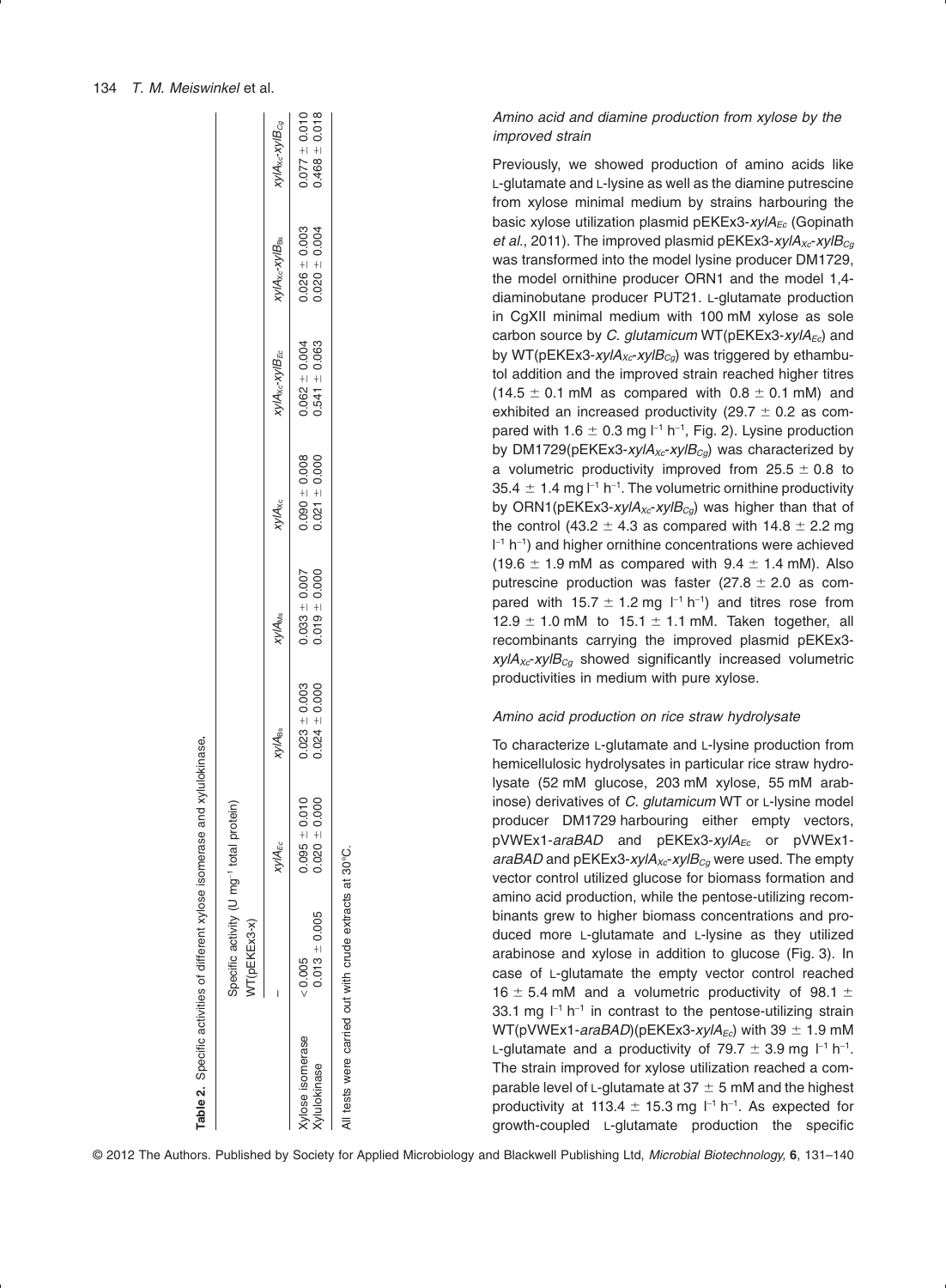

**Fig. 1.** Growth of *C. glutamicum* strains in CgXII medium containing 100 mM xylose. A. *Corynebacterium glutamicum* strains WT(pEKEx3-xylA<sub>xc</sub>) (open diamonds), WT(pEKEx3-xylA<sub>Bs</sub>) (open triangles), WT(pEKEx3-xylA<sub>Ec</sub>) (closed circles) and WT(pEKEx3-*xylAMs*) (closed squares) were analysed. B. *Corynebacterium* glutamicum strains WT(pEKEx3-xylA<sub>xc</sub>*xylB<sub>Bs</sub>*) (open diamonds), WT(pEKEx3*xylAXc-xylBEc*) (open triangles), WT(pEKEx3-xylA<sub>xc</sub>) (closed circles) and WT(pEKEx3-*xylA<sub>xc</sub>-xylB<sub>Ca</sub>*) (closed squares) were analysed. Data represents mean values and standard deviations of three independent cultivations.

productivities were similar [around 2.6, 3.0 and 3.1 mg  $gCDW^{-1}$  h<sup>-1</sup> for the empty vector control, WT(pVWEx1*araBAD*)(pEKEx3-*xylA<sub>Ec</sub>*) and WT(pVWEx1-*araBAD*) (pEKEx3- *xylA<sub>xc</sub>-xylB<sub>Cg</sub>)* respectively].

As observed in the L-glutamate production experiment, product formation and productivity strongly depends on the ability to utilize the pentose fraction of the rice straw hydrolysate due to the expression of *araBAD* and *xylA* and/or *xylA* along with *xylB*. Therefore empty vector control reached 8.3  $\pm$  1.5 mM L-lysine and a volumetric productivity of 50.6  $\pm$  9.1 mg l<sup>-1</sup> h<sup>-1</sup> in contrast to the pentose-utilizing strain DM1729(pVWEx1-*araBAD*)  $(pEKEx3\text{-}xyIA_{Ec})$  with clearly increased  $47 \pm 5 \text{ }\mathrm{mM}$ L-lysine and a productivity of 95.4  $\pm$  10.2 mg l $^{-1}$  h $^{-1}$ . The strain improved for xylose utilization reached a similar level of L-lysine at 47.5  $\pm$  2 mM together with the highest

productivity at 144.7  $\pm$  6.1 mg  $I^{-1}$  h<sup>-1</sup>. As L-lysine production was growth-coupled the specific productivities were similar [around 2.6, 3.0 and 3.1 mg  $qCDW^{-1}$  h<sup>-1</sup> for the empty vector control, DM1729 (pVWEx1-*araBAD*) (pEKEx3-*xylA<sub>Ec</sub>*) and DM1729 (pVWEx1-araBAD) (pEKEx3- *xylA<sub>xc</sub>-xylB<sub>Cq</sub>)* respectively].

#### **Discussion**

The newly engineered strain WT(pEKEx3-*xylA<sub>Xc</sub>-xylB<sub>Ca</sub>*) was shown to grow significantly faster (0.199  $\pm$  0.009 h $^{-1})$ on minimal medium containing xylose as sole carbon source compared with the previously described strain WT(pEKEx3-xylA<sub>Ec</sub>) (0.090 ± 0.005 h<sup>-1</sup>) (Gopinath *et al.*, 2011) expressing *xylA* from *E. coli* only. A first improvement was already achieved by expressing different *xylA*



Fig. 2. Product concentrations (A) and volumetric productivities (B) for L-glutamate, L-Iysine, L-ornithine and putrescine production in CgXII medium containing 100 mM xylose. *Corynebacterium glutamicum* strains with pEKEx3-xylA<sub>Ec</sub> or pEKEx3-xylA<sub>xc</sub>-xylB<sub>Cg</sub> were analysed. L-glutamate was produced with WT (hatched bars), L-lysine with DM1729 (open bars), L-ornithine with ORN1 (closed bars) and putrescine with PUT21 (checked bars). Data represent mean values and experimental imprecision of two independent cultivations.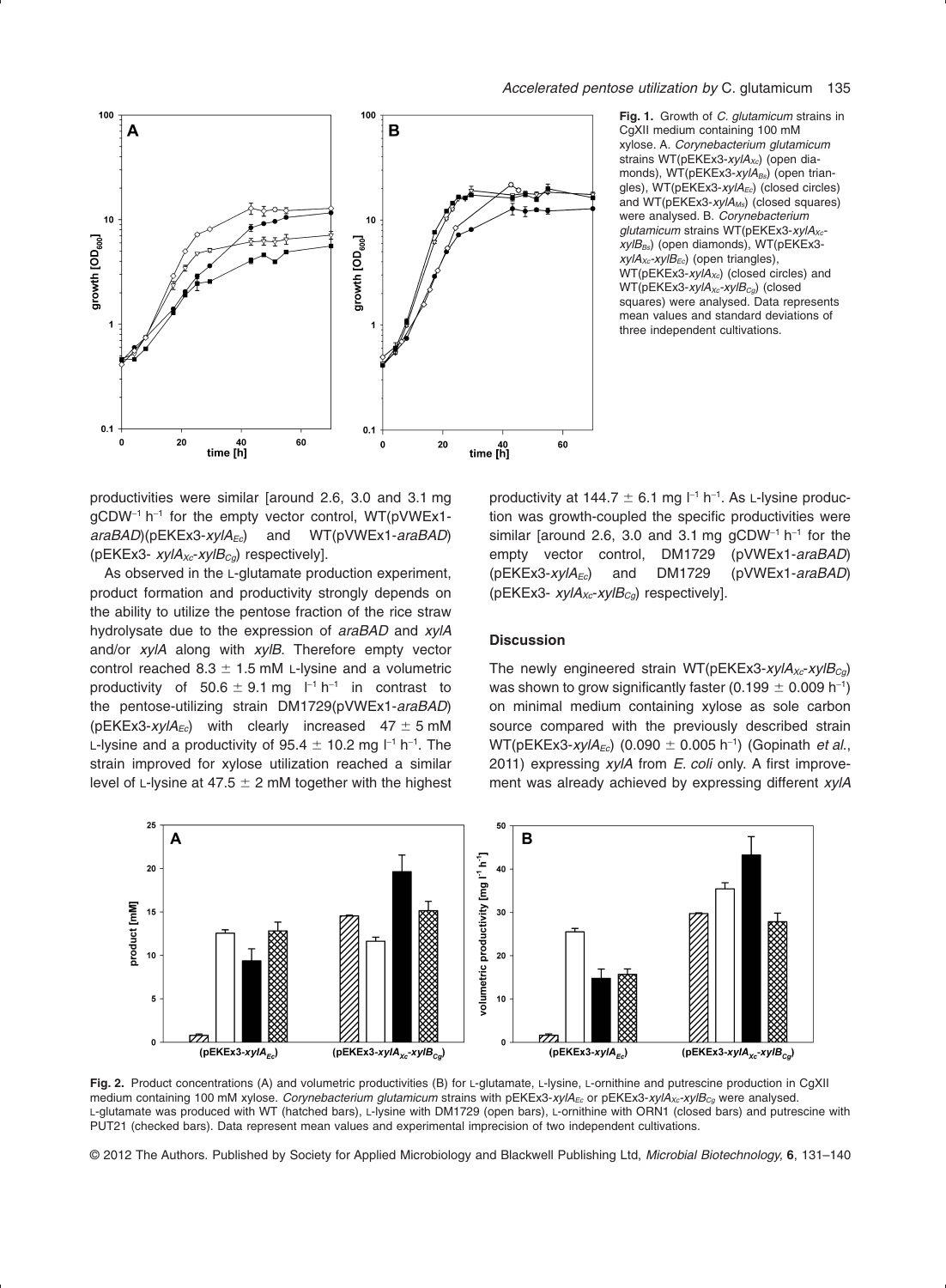

**Fig. 3.** Product concentrations (A, C) and volumetric productivities (B, D) for L-glutamate (A, B) and L-lysine (C, D) production in CgXII medium containing rice straw hydrolysate. *Corynebacterium glutamicum* strains with empty vectors, pVWEx1-araBAD and pEKEx3-xylA<sub>Fc</sub> or pVWEx1-araBAD and pEKEx3-xylA<sub>xc</sub>-xylB<sub>Cq</sub> were analysed. L-glutamate was produced with WT (hatched bars) and L-lysine with DM1729 (open bars). Data represent mean values and experimental imprecision of two independent cultivations.

genes, where *xylA* from *X. campestris* performed best  $(0.144 \pm 0.001 \text{ h}^{-1})$ . By additional production of xylulokinase from different organisms further growth acceleration was observed with the fastest growing strain mentioned above. These findings let to the construction of production strains for lysine, glutamate, ornithine and putrescine for optimized utilization of xylose. The newly engineered xylose utilization strains showed a significantly higher volumetric productivity (L-glutamate: 29.7  $\pm$  0.2 mg  $l$ <sup>-1</sup> h<sup>-1</sup>; L-lysine: 35.4  $\pm$  1.4 mg  $l$ <sup>-1</sup> h<sup>-1</sup>; L-ornithine: 43.2  $\pm$ 4.3 mg l $^{-1}$  h $^{-1}$ ; putrescine: 27.8  $\pm$  2.0 mg l $^{-1}$  h $^{-1}$ ) compared with production strains using the previously reported (Gopinath *et al*., 2011) xylose utilization plasmid (L-glutamate: 1.6  $\pm$  0.3 mg l<sup>-1</sup> h<sup>-1</sup>; L-lysine: 25.5  $\pm$  0.8 mg  $I^{-1}$  h<sup>-1</sup>; L-ornithine: 14.8  $\pm$  2.2 mg  $I^{-1}$  h<sup>-1</sup>; putrescine: 15.7  $\pm$  1.2 mg  $I^{-1}$  h<sup>-1</sup>). Also during growth and production on rice straw hydrolysate a clear increase in volumetric productivity was observed for strains carrying pEKEx3  $xy$ / $A_{Xc}$ -*xyl* $B_{Cg}$  (L-glutamate: 113.4  $\pm$  15.3 mg l<sup>-1</sup> h<sup>-1</sup>; L-lysine:  $144.7 \pm 6.1$  mg  $\vert$ <sup>-1</sup> h<sup>-1</sup>) compared with strains with pEKEx3-*xylA<sub>Ec</sub>* (L-glutamate: 79.7  $\pm$  3.9 mg l<sup>-1</sup> h<sup>-1</sup>; L-lysine: 95.4  $\pm$  10.2 mg l $^{-1}$  h $^{-1}$ ) and in case of lysine production as well compared with the empty vector control

strain, which is only capable of utilizing the glucose part of rice straw hydrolysate. As expected for growth-coupled amino acid production the specific productivities normalized to the biomass concentrations were similar.

Engineering for a better use of second-generation feedstock like rice straw hydrolysate, one possible bottleneck regarding catabolism of those carbon sources was successfully dealt with in this work. Further possible bottlenecks are transport of the carbon sources into the cell and the process of breaking the poly- and oligomeric sugars into their monomeric compounds to make them accessible for the producing microorganisms. Concerning the later point in this study a mild sulfuric acid treatment was used to hydrolysate the rice straw (Gopinath *et al*., 2011). A potential formation of typical fermentation inhibitors, e.g. 5-HMF or weak acids, may result in slower growth and lower production (Palmqvist *et al*., 1999; Zaldivar and Ingram, 1999; Zaldivar *et al*., 1999; 2000; Klinke *et al*., 2004; Heer and Sauer, 2008; Gopinath *et al*., 2011) and could be an aim to analyse in more detail in future studies for further optimization. However it was already described that in case of ethanol production by growth-arrested cells, typical inhibitors like organic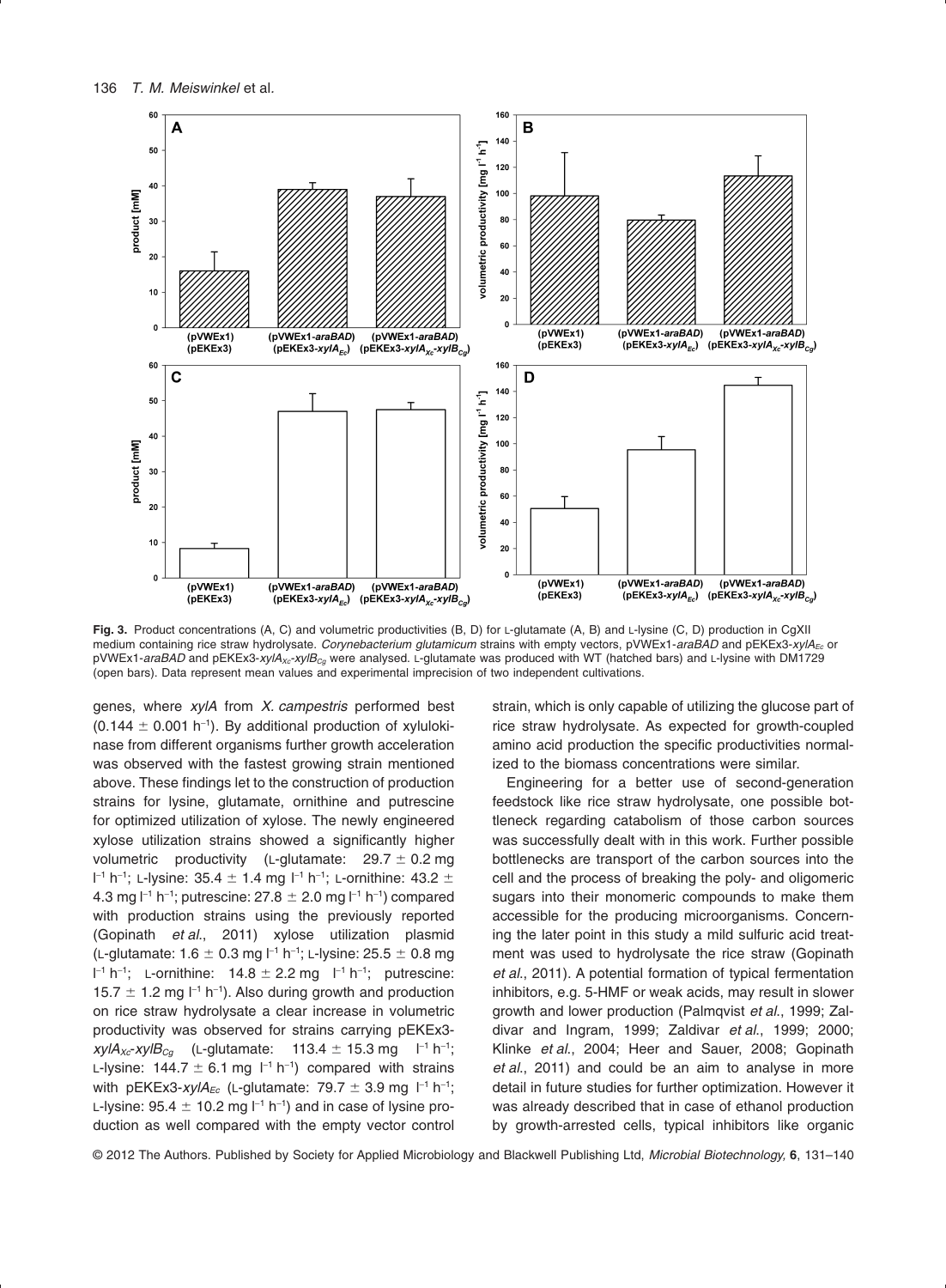acids, phenolic inhibitors or furans did not substantially disturb *C. glutamicum* (Sakai *et al*., 2007). In principal overcoming inhibition can be achieved by different ways, e.g. by simple resistance to the inhibitory substances due to efflux pump or prevention of uptake, by degradation of the relevant substances (Koopman *et al*., 2010) or by simply not creating inhibitors during processing of the substrates.

Dealing with the potential bottleneck of transport, the xylose and/or arabinose transporting system in the used *C. glutamicum* wild-type strain ATCC13032 is still unknown and therefore the heterologous expression of xylose and/or arabinose transport systems, e.g. *araE* (Sasaki *et al*., 2009), might result in faster substrate uptake and also higher productivity. AraE from *C. glutamicum* ATCC31831 might be a promising target for transport optimization because this uptake system accepts both arabinose and xylose and allows growth on even very low arabinose or xylose concentrations (Sasaki *et al*., 2009) and the donor strain is closely related to the used *C. glutamicum* ATCC13032.

With the potential for further improvements this study has clearly shown the ability of the already industrially intensively used *C. glutamicum* (Eggeling and Bott, 2005; Wendisch, 2006) to play a key role in utilization of secondgeneration feedstocks with respect to a wide product spectra reaching from products like amino acids to products like fine chemicals as diamines, e.g. putrescine.

#### **Experimental procedures**

#### *Microorganisms and cultivation conditions*

*E. coli* strain DH5 $\alpha$  (Hanahan, 1985) was used for cloning and was cultivated in lysogeny broth medium (LB) (Sambrook *et al*., 1989). *Corynebacterium glutamicum* strains used in this work are wild-type strain ATCC13032 (WT) (Abe *et al*., 1967), L-lysine producing model strain DM1729 (Georgi *et al*., 2005), L-ornithine producing strain ORN1 and putrescine producing strain PUT21 (Schneider *et al*., 2012). Pre-cultures of *C. glutamicum* strains were inoculated from brain heart infusion (BHI) plates into BHI medium. For growth experiments with *C. glutamicum* 50 ml of BHI overnight cultures were harvested by centrifugation (10 min; 3220 *g*), washed in CgXII (Eggeling and Bott, 2005), centrifuged again and inoculated in CgXII medium to a final optical density  $(\lambda = 600 \text{ nm})$  (OD<sub>600</sub>) of 0.5. All growth and production experiments were carried out with CgXII medium in baffled shake flasks at 30 $^{\circ}$ C and 120 r.p.m. When appropriate 100  $\mu$ g m $I^{-1}$ spectinomycin, 25  $\mu$ g m $l^{-1}$  kanamycin and 1 mM isopropyl- $\beta$ -D-thiogalactopyranosid (IPTG) were added to the medium. L-glutamate excretion was triggered by addition of 500  $\mu$ g ml-<sup>1</sup> ethambutol (Radmacher *et al*., 2005). Ethambutol triggering of glutamate production was preferred over triggering by biotin limitation to avoid effects of residual biotin in hydrolysates. ORN1 was supplemented by addition of  $500 \mu M$ L-arginine to minimal medium (Schneider *et al*., 2011). Growth was followed by  $OD_{600}$  determination until the stationary phase.  $OD_{600}$  was measured using a UV-1650 PC photometer (Shimadzu, Duisburg, Germany) in dilutions resulting in an  $OD_{600}$  between 0.05 and 0.25. The plasmids used in this study are listed in Table 1B.

# *Heterologous expression of xylA and xylB genes from* B. subtilis*,* E. coli*,* M. smegmatis *and* X. campestris *and overexpression of xylB from* C. glutamicum

For heterologous expression of genes encoding xylose isomerase (*xylA*) and xylulokinase (*xylB*) from *B. subtilis, E. coli, M. smegmatis* and *X. campestris* the genes were amplified via PCR from genomic DNA of *E. coli* MG1655, *B. subtilis* strain 168, *M. smegmatis* MC2 155 and *X. campestris* pv. campestris ATCC33913.

DNA from of *E. coli*, *B. subtilis, M. smegmatis* and *X. campestris* was prepared by using DNA isolation Kit (Roche, Mannheim, Germany). For overexpression of *xylB*, the gene was amplified via PCR from genomic DNA of *C. glutamicum* WT, which was prepared as described previously (Eikmanns *et al*., 1995).

Genes were amplified by PCR using the oligonucleotide primer pairs xylA\_fw\_Eco and xylA\_rv\_Eco, xylA\_fw\_Bsu and xylA\_rv\_Bsu, xylA\_fw\_Msm and xylA\_rv\_Msm, xylA\_fw\_Xcc and xylA\_rv\_Xcc, xylB\_fw\_Eco and xyl-B\_rv\_Eco, xylB\_fw\_Bsu and xylB\_rv\_Bsu and xylB\_fw\_Cgl and xylB\_rv\_Cgl (oligonucleotide sequences are listed in Table 1A). PCR products encoding XylA were cloned blunt into *SmaI*-restricted vector pEKEx3 (Stansen *et al*., 2005) and *xylB* genes were cloned into *Ecl136*II-restricted vector pEKEx3-*xylAXc* resulting in the pEKEx3 derivatives listed in Table 1B, pEKEx3 allows IPTG-inducible gene expression. All resulting vectors were sequenced to confirm their sequence integrity.

#### *Enzyme activity measurements*

Enzyme activity measurements were analysed in crude extracts of *C. glutamicum* (Guyer *et al*., 1981). Cells were inoculated from LB overnight cultures to an  $OD<sub>600</sub>$  of 0.5 in 50 ml of LB medium containing 1 mM IPTG. Cells were harvested by centrifugation at a final  $OD_{600}$  of 4 and stored at -20°C until use.

Xylose isomerase and xylulokinase activity was measured by the determination of NADH using sorbitol dehydrogenase in the case of xylose isomerase and pyruvate kinase as well as lactate dehydrogenase in case of xylulokinase. Xylose isomerase assays were carried out at 30°C in a total volume of 1 ml containing 100 mM TRIS/HCl, pH 7.5, 10 mM MgCl<sub>2</sub>, 0.23 mM NADH and sorbitol dehydrogenase (1 U) (Brat *et al*., 2009), in the case of xylulokinase the assay contained pyruvate kinase (6.8 U), lactate dehydrogenase (9.9 U), 2 mM phosphoenolpyruvate, 0.2 mM NADH, 1 mM ATP, 2 mM MgCl2 and 50 mM TRIS/HCl, pH 7.5 (Eliasson *et al*., 2000). Tests were started by addition of D-xylose (2 M) or D-xylulose (167 mM) respectively. Enzymatic activities are displayed in  $\mu$ mol min<sup>-1</sup> mg<sup>-1</sup>, defined as one unit (U). Continuous measurements were carried out using a Shimadzu UV-1650 PC photometer (Shimadzu, Duisburg, Germany).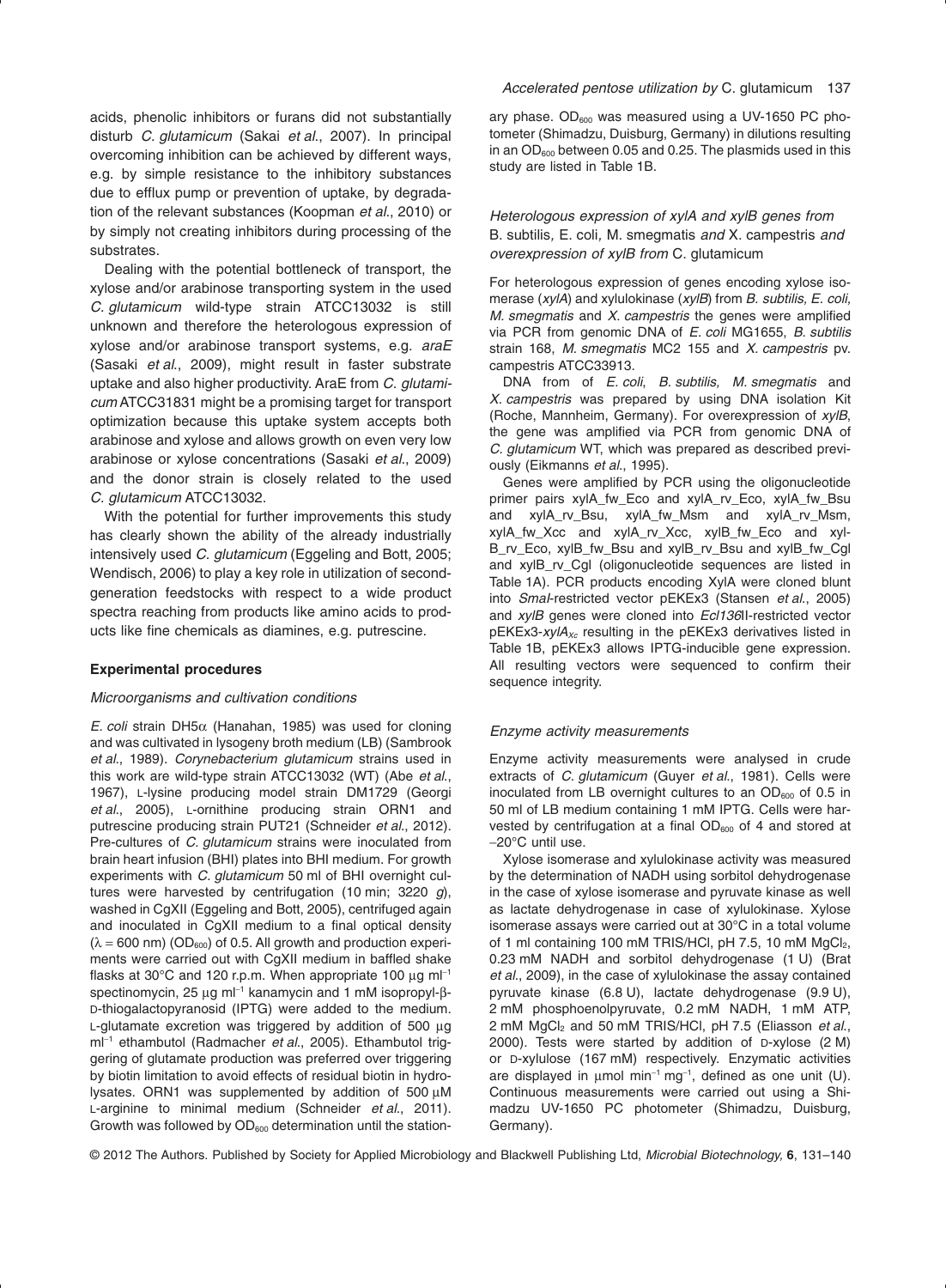#### 138 *T. M. Meiswinkel* et al*.*

Protein concentrations in crude extracts were determined using Bradford reagents (Sigma, Taufkirchen, Germany) and concentrations were calculated against bovine serum albumin standards.

# *Acid hydrolysis of agricultural residues*

Hydrolysis of rice straw has been carried out as described before (Gopinath *et al*., 2011).

#### *Determination of amino acid and diamine concentrations*

Amino acids L-lysine, L-glutamate and L-ornithine were quantified via HPLC as described previously (Georgi *et al*., 2005). Putrescine was quantified via HPLC as described before (Schneider *et al*., 2012).

#### **Conflict of interest**

None declared.

#### **References**

- Abe, S., Takayarna, K., and Kinoshita, S. (1967) Taxonomical studies on glutamic acid producing bacteria. *J Gen Appl Microbiol* **13:** 279–301.
- Aristidou, A., and Penttila, M. (2000) Metabolic engineering applications to renewable resource utilization. *Curr Opin Biotechnol* **11:** 187–198.
- Arndt, A., and Eikmanns, B.J. (2008) Regulation of carbon metabolism in *Corynebacterium glutamicum*. In *Corynebacteria: Genomics and Molecular Biology*. Burkovski, A. (ed.). Wymondham, UK: Caister Academic Press, pp. 155–182.
- Barrett, E., Stanton, C., Zelder, O., Fitzgerald, G., and Ross, R.P. (2004) Heterologous expression of lactose- and galactose-utilizing pathways from lactic acid bacteria in *Corynebacterium glutamicum* for production of lysine in whey. *Appl Environ Microbiol* **70:** 2861–2866.
- Becker, J., and Boles, E. (2003) A modified *Saccharomyces cerevisiae* strain that consumes L-Arabinose and produces ethanol. *Appl Environ Microbiol* **69:** 4144–4150.
- Blombach, B., and Seibold, G.M. (2010) Carbohydrate metabolism in *Corynebacterium glutamicum* and applications for the metabolic engineering of L-lysine production strains. *Appl Microbiol Biotechnol* **86:** 1313–1322.
- Blombach, B., Riester, T., Wieschalka, S., Ziert, C., Youn, J.W., Wendisch, V.F., and Eikmanns, B.J. (2011) *Corynebacterium glutamicum* tailored for efficient isobutanol production. *Appl Environ Microbiol* **77:** 3300–3310.
- Brabetz, W., Liebl, W., and Schleifer, K.H. (1991) Studies on the utilization of lactose by *Corynebacterium glutamicum*, bearing the lactose operon of *Escherichia coli*. *Arch Microbiol* **155:** 607–612.
- Brat, D., Boles, E., and Wiedemann, B. (2009) Functional expression of a bacterial xylose isomerase in *Saccharomyces cerevisiae*. *Appl Environ Microbiol* **75:** 2304–2311.
- Cadenas, R.F., Gil, J.A., and Martin, J.F. (1992) Expression of *Streptomyces* genes encoding extracellular enzymes in *Brevibacterium lactofermentum*: secretion proceeds by

removal of the same leader peptide as in *Streptomyces lividans*. *Appl Microbiol Biotechnol* **38:** 362–369.

- Dominguez, H., Rollin, C., Guyonvarch, A., Guerquin-Kern, J.L., Cocaign-Bousquet, M., and Lindley, N.D. (1998) Carbon-flux distribution in the central metabolic pathways of *Corynebacterium glutamicum* during growth on fructose. *Eur J Biochem* **254:** 96–102.
- Eggeling, L., and Bott, M. (2005) *Handbook of* Corynebacterium glutamicum. Boca Raton, USA: CRC Press.
- Eikmanns, B.J. (2005) Central metabolism: tricarboxylic acid cycle and anaplerotic reactions. In *Handbook on Corynebacterium glutamicum*. Eggeling, L., and Bott, M. (eds). Boca Raton, USA: CRC Press, pp. 241–276.
- Eikmanns, B.J., Rittmann, D., and Sahm, H. (1995) Cloning, sequence analysis, expression, and inactivation of the *Corynebacterium glutamicum icd* gene encoding isocitrate dehydrogenase and biochemical characterization of the enzyme. *J Bacteriol* **177:** 774–782.
- Eliasson, A., Christensson, C., Wahlbom, C.F., and Hahn-Hagerdal, B. (2000) Anaerobic xylose fermentation by recombinant *Saccharomyces cerevisiae* carrying XYL1, XYL2, and XKS1 in mineral medium chemostat cultures. *Appl Environ Microbiol* **66:** 3381–3386.
- Frunzke, J., Engels, V., Hasenbein, S., Gatgens, C., and Bott, M. (2008) Co-ordinated regulation of gluconate catabolism and glucose uptake in *Corynebacterium glutamicum* by two functionally equivalent transcriptional regulators, GntR1 and GntR2. *Mol Microbiol* **67:** 305–322.
- Georgi, T., Rittmann, D., and Wendisch, V.F. (2005) Lysine and glutamate production by *Corynebacterium glutamicum* on glucose, fructose and sucrose: roles of malic enzyme and fructose-1,6-bisphosphatase. *Metab Eng* **7:** 291–301.
- Gerstmeir, R., Wendisch, V.F., Schnicke, S., Ruan, H., Farwick, M., Reinscheid, D., and Eikmanns, B.J. (2003) Acetate metabolism and its regulation in *Corynebacterium glutamicum*. *J Biotechnol* **104:** 99–122.
- Gopinath, V., Meiswinkel, T.M., Wendisch, V.F., and Nampoothiri, K.M. (2011) Amino acid production from rice straw and wheat bran hydrolysates by recombinant pentoseutilizing *Corynebacterium glutamicum*. *Appl Microbiol Biotechnol* **92:** 985–996.
- Guyer, M.S., Reed, R.R., Steitz, J.A., and Low, K.B. (1981) Identification of a sex-factor-affinity site in *E. coli* as gamma delta. *Cold Spring Harb Symp Quant Biol* **45** (Part 1): 135–140.
- Hahn-Hagerdal, B., Karhumaa, K., Fonseca, C., Spencer-Martins, I., and Gorwa-Grauslund, M.F. (2007a) Towards industrial pentose-fermenting yeast strains. *Appl Microbiol Biotechnol* **74:** 937–953.
- Hahn-Hagerdal, B., Karhumaa, K., Jeppsson, M., and Gorwa-Grauslund, M.F. (2007b) Metabolic engineering for pentose utilization in *Saccharomyces cerevisiae*. *Adv Biochem Eng Biotechnol* **108:** 147–177.
- Hanahan, D. (1983) Studies on transformation of *Escherichia coli* with plasmids. *J Mol Biol* **166:** 557–580.
- Hanahan, D. (1985) Techniques for transformation of *E. coli*. In *DNA Cloning: A Practical Approach*, Vol. **1**. Glover, D.M. (ed.). Oxford, UK: IRL Press, pp. 109–135.
- Heer, D., and Sauer, U. (2008) Identification of furfural as a key toxin in lignocellulosic hydrolysates and evolution of a tolerant yeast strain. *Microb Biotechnol* **1:** 497–506.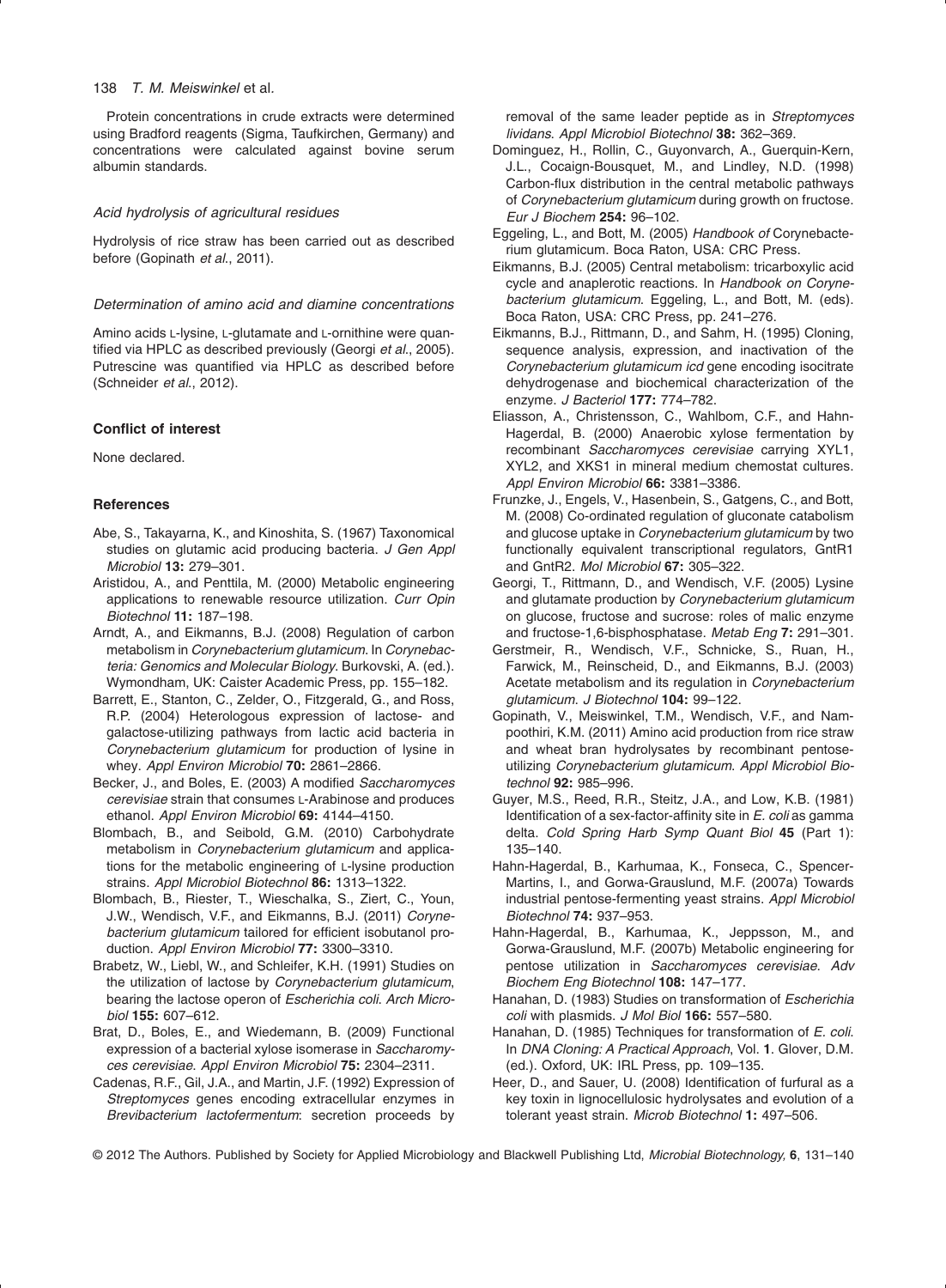- Inui, M., Kawaguchi, H., Murakami, S., Vertes, A.A., and Yukawa, H. (2004) Metabolic engineering of *Corynebacterium glutamicum* for fuel ethanol production under oxygendeprivation conditions. *J Mol Microbiol Biotechnol* **8:** 243– 254.
- Jeffries, T.W., and Jin, Y.S. (2000) Ethanol and thermotolerance in the bioconversion of xylose by yeasts. *Adv Appl Microbiol* **47:** 221–268.
- Kalinowski, J., Bathe, B., Bartels, D., Bischoff, N., Bott, M., Burkovski, A., *et al*. (2003) The complete *Corynebacterium glutamicum* ATCC 13032 genome sequence and its impact on the production of L-aspartate-derived amino acids and vitamins. *J Biotechnol* **104:** 5–25.
- Karhumaa, K., Wiedemann, B., Hahn-Hagerdal, B., Boles, E., and Gorwa-Grauslund, M.F. (2006) Co-utilization of L-arabinose and D-xylose by laboratory and industrial *Saccharomyces cerevisiae* strains. *Microb Cell Fact* **5:** 18.
- Kato, O., Youn, J.W., Stansen, K.C., Matsui, D., Oikawa, T., and Wendisch, V.F. (2010) Quinone-dependent D-lactate dehydrogenase Dld (Cg1027) is essential for growth of *Corynebacterium glutamicum* on D-lactate. *BMC Microbiol* **10:** 321.
- Kawaguchi, H., Vertes, A.A., Okino, S., Inui, M., and Yukawa, H. (2006) Engineering of a xylose metabolic pathway in *Corynebacterium glutamicum*. *Appl Environ Microbiol* **72:** 3418–3428.
- Kawaguchi, H., Sasaki, M., Vertes, A.A., Inui, M., and Yukawa, H. (2008) Engineering of an L-arabinose metabolic pathway in *Corynebacterium glutamicum*. *Appl Microbiol Biotechnol* **77:** 1053–1062.
- Kiefer, P., Heinzle, E., and Wittmann, C. (2002) Influence of glucose, fructose and sucrose as carbon sources on kinetics and stoichiometry of lysine production by *Corynebacterium glutamicum*. *J Ind Microbiol Biotechnol* **28:** 338– 343.
- Kind, S., and Wittmann, C. (2011) Bio-based production of the platform chemical 1,5-diaminopentane. *Appl Microbiol Biotechnol* **91:** 1287–1296.
- Kind, S., Jeong, W.K., Schroder, H., and Wittmann, C. (2010) Systems-wide metabolic pathway engineering in *Corynebacterium glutamicum* for bio-based production of diaminopentane. *Metab Eng* **12:** 341–351.
- Kind, S., Kreye, S., and Wittmann, C. (2011) Metabolic engineering of cellular transport for overproduction of the platform chemical 1,5-diaminopentane in *Corynebacterium glutamicum*. *Metab Eng* **13:** 617–627.
- Kinoshita, S., Udaka, S., and Shimono, M. (1957) Studies on the amino acid fermentation. Production of L-glutamic acid by various microorganisms. *J Gen Appl Microbiol* **3:** 193– 205.
- Klinke, H.B., Thomsen, A.B., and Ahring, B.K. (2004) Inhibition of ethanol-producing yeast and bacteria by degradation products produced during pre-treatment of biomass. *Appl Microbiol Biotechnol* **66:** 10–26.
- Koopman, F., Wierckx, N., de Winde, J.H., and Ruijssenaars, H.J. (2010) Identification and characterization of the furfural and 5-(hydroxymethyl)furfural degradation pathways of *Cupriavidus basilensis* HMF14. *Proc Natl Acad Sci USA* **107:** 4919–4924.
- Kotrba, P., Inui, M., and Yukawa, H. (2003) A single V317A or V317M substitution in Enzyme II of a newly identified beta-

#### *Accelerated pentose utilization by* C. glutamicum 139

glucoside phosphotransferase and utilization system of *Corynebacterium glutamicum* R extends its specificity towards cellobiose. *Microbiology* **149:** 1569–1580.

- Kramer, R., Lambert, C., Hoischen, C., and Ebbighausen, H. (1990) Uptake of glutamate in *Corynebacterium glutamicum*. 1. Kinetic properties and regulation by internal pH and potassium. *Eur J Biochem* **194:** 929–935.
- Krause, F.S., Blombach, B., and Eikmanns, B.J. (2010) Metabolic engineering of *Corynebacterium glutamicum* for 2-ketoisovalerate production. *Appl Environ Microbiol* **76:** 8053–8061.
- Krings, E., Krumbach, K., Bathe, B., Kelle, R., Wendisch, V.F., Sahm, H., and Eggeling, L. (2006) Characterization of myo-inositol utilization by *Corynebacterium glutamicum*: the stimulon, identification of transporters, and influence on L-lysine formation. *J Bacteriol* **188:** 8054–8061.
- Lin, E.C.C. (1996) Dissimilatory pathways for sugars, polyols and carboxylates. In Escherichia coli *and* Salmonella*: Cellular and Molecular Biology*. Neidhardt, F.C., Curtiss, R., III, Ingraham, J.L., Lin, E.C.C., Low, K.B., Magasanik, B., *et al*. (eds)., 2nd edn. Washington, DC, USA: ASM Press, pp. 307–342.
- Lindner, S.N., Knebel, S., Pallerla, S.R., Schoberth, S.M., and Wendisch, V.F. (2010) Cg2091 encodes a polyphosphate/ATP-dependent glucokinase of *Corynebacterium glutamicum*. *Appl Microbiol Biotechnol* **87:** 703–713.
- Lindner, S.N., Seibold, G.M., Henrich, A., Kramer, R., and Wendisch, V.F. (2011) Phosphotransferase systemindependent glucose utilization in *Corynebacterium glutamicum* by inositol permeases and glucokinases. *Appl Environ Microbiol* **77:** 3571–3581.
- Litsanov, B., Brocker, M., and Bott, M. (2012a) Glycerol as a substrate for aerobic succinate production in minimal medium with *Corynebacterium glutamicum*. *Microb Biotechnol*. doi:10.1111/j.1751-7915.2012.00347.x.
- Litsanov, B., Brocker, M., and Bott, M. (2012b) Toward homosuccinate fermentation: metabolic engineering of *Corynebacterium glutamicum* for anaerobic production of succinate from glucose and formate, *Appl Environ Microbiol* **78:** 3325-3337.
- Litsanov, B., Kabus, A., Brocker, M., and Bott, M. (2012c) Efficient aerobic succinate production from glucose in minimal medium with *Corynebacterium glutamicum*. *Microb Biotechnol* **5:** 116–128.
- Mimitsuka, T., Sawai, H., Hatsu, M., and Yamada, K. (2007) Metabolic engineering of *Corynebacterium glutamicum* for cadaverine fermentation. *Biosci Biotechnol Biochem* **71:** 2130–2135.
- Moon, M.W., Kim, H.J., Oh, T.K., Shin, C.S., Lee, J.S., Kim, S.J., and Lee, J.K. (2005) Analyses of enzyme II gene mutants for sugar transport and heterologous expression of fructokinase gene in *Corynebacterium glutamicum* ATCC 13032. *FEMS Microbiol Lett* **244:** 259–266.
- Netzer, R., Krause, M., Rittmann, D., Peters-Wendisch, P.G., Eggeling, L., Wendisch, V.F., and Sahm, H. (2004) Roles of pyruvate kinase and malic enzyme in *Corynebacterium glutamicum* for growth on carbon sources requiring gluconeogenesis. *Arch Microbiol* **182:** 354–363.
- Neuner, A., and Heinzle, E. (2011) Mixed glucose and lactate uptake by *Corynebacterium glutamicum* through metabolic engineering. *Biotechnol J* **6:** 318–329.

<sup>© 2012</sup> The Authors. Published by Society for Applied Microbiology and Blackwell Publishing Ltd, *Microbial Biotechnology,* **6**, 131–140